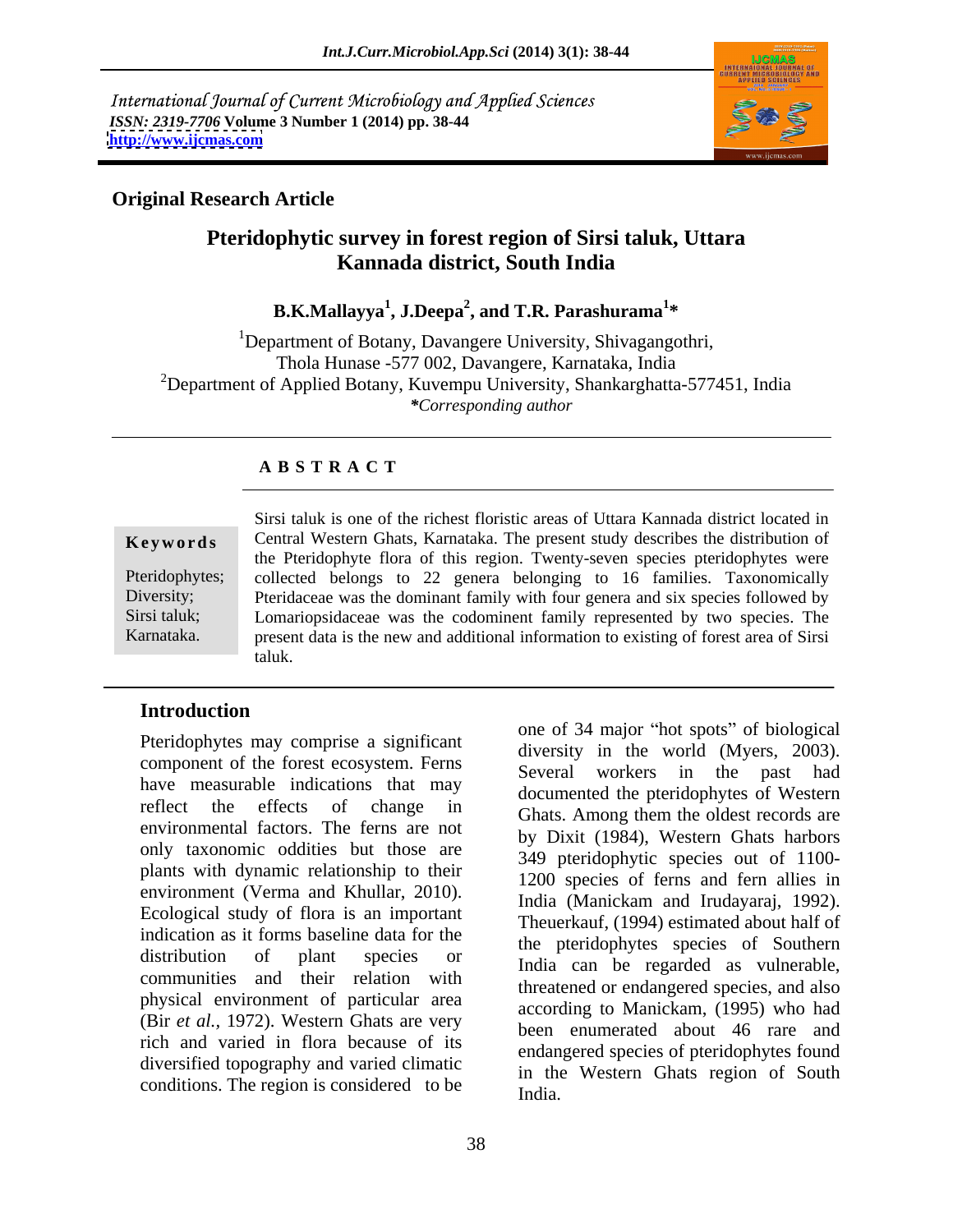The Central Western Ghats, Karnataka the region has densely covered with flora also richest floristic area for harbors and fauna. It comprises of wet and semi pteridophytic flora (Sukumaran, 2008; evergreen vegetation with laterite soil 2009). However, in depth and comprehensive work on the pteridophytes of Karnataka was carried out by Rajagopal and Bhat (1998) during 1988-1995 and listed out 174 species. Ramachandra *et al.,*  $(2010)$  documented 54 species of  $\frac{\text{complex}}{\text{species and their occurrence during }2012}$ pteridophytes from the Gundia river basin in Hassan district. Deepa *et al.,* (2011) reported 19 pteridophytes in Maduguni forest of Bhadra Wildlife sanctuary, Chikmagalur district. The important referring keys and descriptions from pteridophytes hot-spots in Karnataka include Kemmangundi (Deepa *et al.,* 2013a) and Bababudan hills (Chikmagalur district), Kigga forest (Deepa *et al.,* 2013b) and Agumbe Ghats (Nataraja *et al.,* 2011). However, pteridophytic plants have not received sufficient attention by plant explorer of forest of Sirsi taluk due<br>
Kalamanii, Karnataka. The herbarium to difficulties in the species identification.<br>collections are deposited in the Therefore, present work deals with the Department of Botany, Davangere distribution of pteridophytes of Sirsi taluk of Uttara Kannada District, Karnataka.

The Sirsi taluk lies embedded within the Central Western Ghats region at an<br>
suggested about 500 m Results and Discussion average elevation of about  $590 \text{ m}$  **Results and Discussion** (1936 feet). Study area is lies between  $14<sup>0</sup>$  $\overline{0}$ (Figure 1). It encompasses an area 1322.33 sq km in which forests area represented by have been observed in the study area.<br>1022.7 sq km. The elimete is primarily Taxonomically Pteridaceae was the 1032.7 sq km. The climate is primarily monsoonal and rains were received mainly by southwest monsoon during June- September. During the monsoons, the of previous of the western Ghats is<br>region requires the heaviest rejugile. The Thelypteridaceae. Aspleniaceae. region receives the heaviest rainfalls. The Thelypteridaceae, Asplemaceae, and receives an average annual rainfall of Pteridaceae, Selaginellaceae and area receives an average annual rainfall of about 2500 mm. The annual temperature varies between  $25^{\circ}$  C to  $30^{\circ}$  C. As a result,

type.

**Materials and Methods** were arranged alphabetically and Study area Survey was carried out throughout Sirsi taluk in different seasons to make a complete record of different habitats of the species and their occurrence during 2012- 2013. Specimens were collected with their fertile parts and herbarium-specimens were prepared according to Jain and Rao (1976). Specimens were identified by referring keys and descriptions from taxonomic literature such as Pteridophytic Floras, manuals, monographs (Beddome, 1863, 1865, 1883; Clarke, 1880; Blatter and D'Almeida, 1922; Manickam and Iradayaraj, 1992). Botanical names were authenticated by consulting with the Panchavati Research Academy for Nature, Kalamanji, Karnataka. The herbarium collections are deposited in the Department of Botany, Davangere University, India. The nomenclature of taxa and species has been given according to Fraser-Jenkins (2008, 2010). Species were arranged alphabetically and categorized into rare, common and very in the study area (Table 1).

# **Results and Discussion**

 $37'$  05" latitude and  $74^{\circ}$  50<sup>'</sup> 05" longitude A total of 27 species of Pteridophytes <sup>0</sup> 50<sup>'</sup> 05" longitude A total of 27 species of Pteridophytes  $^{\circ}$  C to 30 $^{\circ}$  C. As a result, (2012). Out of 22 genera, 17 genera were  $\degree$  C. As a result, (2012). Out of 22 genera, 17 genera were belonging to 22 genera and 16 families have been observed in the study area. Taxonomically Pteridaceae dominant family with six species (Figure 2). Similar observation on major families of pteridophytes of the Western Ghats is Thelypteridaceae. Pteridaceae, Selaginellaceae and Polypodiaceae reported by Sumesh *et al.,*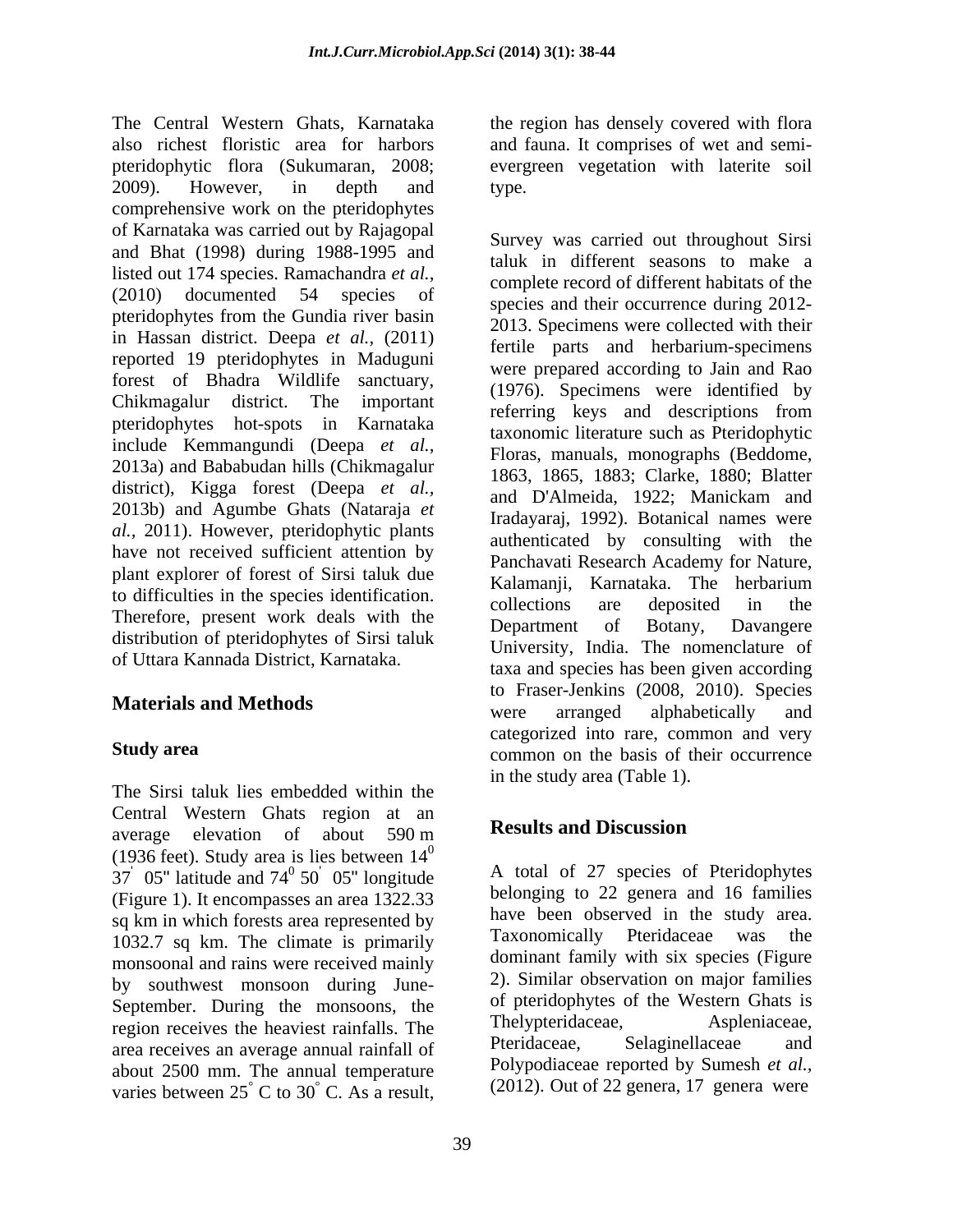| Table.1 En<br>$C$ T T.<br>enumeration of Pteridophytes in Sirsi taluk of Uttar Kannada district, |  |
|--------------------------------------------------------------------------------------------------|--|
| $T$ where $T$<br>$\sim$<br>, Karnataka<br>Western Ghats.<br>$\sim$ ntro<br>$\sim$ nuai           |  |

| <b>Name of the Species and Family</b>                                                                    |
|----------------------------------------------------------------------------------------------------------|
| Adiantum capillus-veneris L.: Pteridaceae, Common (DU/BOT/PTS-MP01)                                      |
| Adiantum philippense L. subsp. Philippense, : Pteridaceae Very common (DU/BOT/PTS-MP02)                  |
| Angiopteris helferiana C.Presl: Marattiaceae, Rare (DU/BOT/PTS-MP03)                                     |
| Azolla pinnata R.Br. subsp. asiatica R.M.K Saunders & K.Fowler : Azollaceae, Common<br>(DU/BOT/PTS-MP04) |
| Blechnum orientale L.: Blechnaceae, Common (DU/BOT/PTS-MP05)                                             |
| Bolbitis subcrenatoides Fraser-Jenk. : Lomariopsidaceae, Rare (DU/BOT/PTS-MP06)                          |
| Bolbitis presliana (Fee) Ching.: Lomariopsidaceae. Rare (DU/BOT/PTS-MP07)                                |
| Cyathea gigantea (Wall. ex Hook.) Holttum: Cyatheaceae, Rare (DU/BOT/PTS-MP08)                           |
| Dicranopteris linearis (Burm.f.) Underw.: Gleichenaceae, Common, Figure 4D (DU/BOT/PTS-MP09)             |
| Drynaria quercifolia Fraser-Jenk. : Lomariopsidaceae, Common (DU/BOT/PTS-MP10)                           |
| Huperzia hamiltonii (Spreng.) Trevis.: Lycopodiaceae, Common (DU/BOT/PTS-MP11)                           |
| Lepisorus nudus (Hook.) Ching: Polypodiaceae, Rare (DU/BOT/PTS-MP12)                                     |
| Leptochilus lanceolatus Fée : Polypodiaceae, Rare (DU/BOT/PTS-MP13)                                      |
| Palhinhaea cernua (L.) Vasc. & Franco : Lycopodiaceae, Rare (DU/BOT/PTS-MP14)                            |
| Lygodium flexuosum (L.) Sw.: Lygodiaceae, Common (DU/BOT/PTS-MP15)                                       |
| Marsilea minuta L.: Marsileaceae, Common (DU/BOT/PTS-MP16)                                               |
| Nephrolepis cordifolia (L.) C.Presl: Oleandraceae, Rare (DU/BOT/PTS-MP17)                                |
| Nephrolepis undulata (Afzel. ex Sw.) J.Sm: Oleandraceae, Rare (DU/BOT/PTS-MP18)                          |
| Odontosoria chinensis (L.) J.Sm. : Lindsaeaceae, Common (DU/BOT/PTS-MPD19)                               |
| Parahemionitis cordata (Roxb. ex Hook. & Grev.) Fraser-Jenk.: Pteridaceae, Rare (DU/BOT/PTS-MP20)        |
| Pityrogramma calomelanos (L.) Link.: Pteridaceae, Common (DU/BOT/PTS-MP21)                               |
| Pteris biaurita L.: Pteridaceae, Very common (DU/BOT/PTS-MP22)                                           |
| Pteris pellucida C.Presl: Pteridaceae, Common (DU/BOT/PTS-MP23)                                          |
| Selaginella tenera (Hook. & Grev.) Spring : Selaginellaceae, Common (DU/BOT/PTS-MP24)                    |
| Tectaria polymorpha (Wall. ex Hook.) Copel. : Dryopteridaceae, Rare (DU/BOT/PTS-MP25)                    |
| Tectaria coadunata (Wall. ex Hook. & Grev.) C.Chr.: Dryopteridaceae, Common (DU/BOT/PTS-MP26)            |
| Thelypteris dentata (Forsk.) E.P.St.John :Thelypteridaceae, Very common, Figure 4C (DU/BOT/PTS-          |

**Figure.1** Location map of the Sirsi taluk in Uttara Kannada district, Karnataka

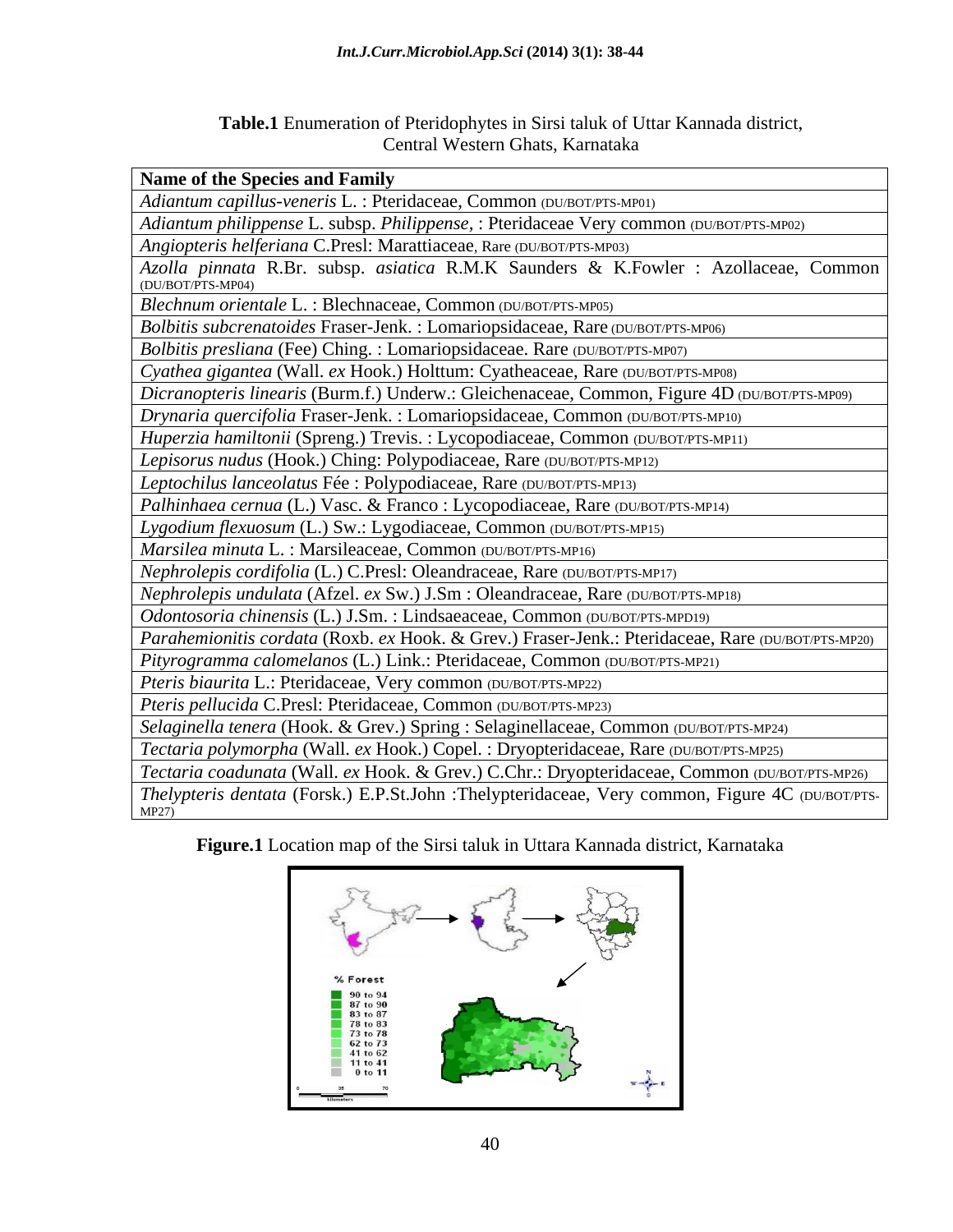

**Figure.2** Major families of pteridophytes in the forest of Sirsi taluk of Uttara Kannada district, Karnataka



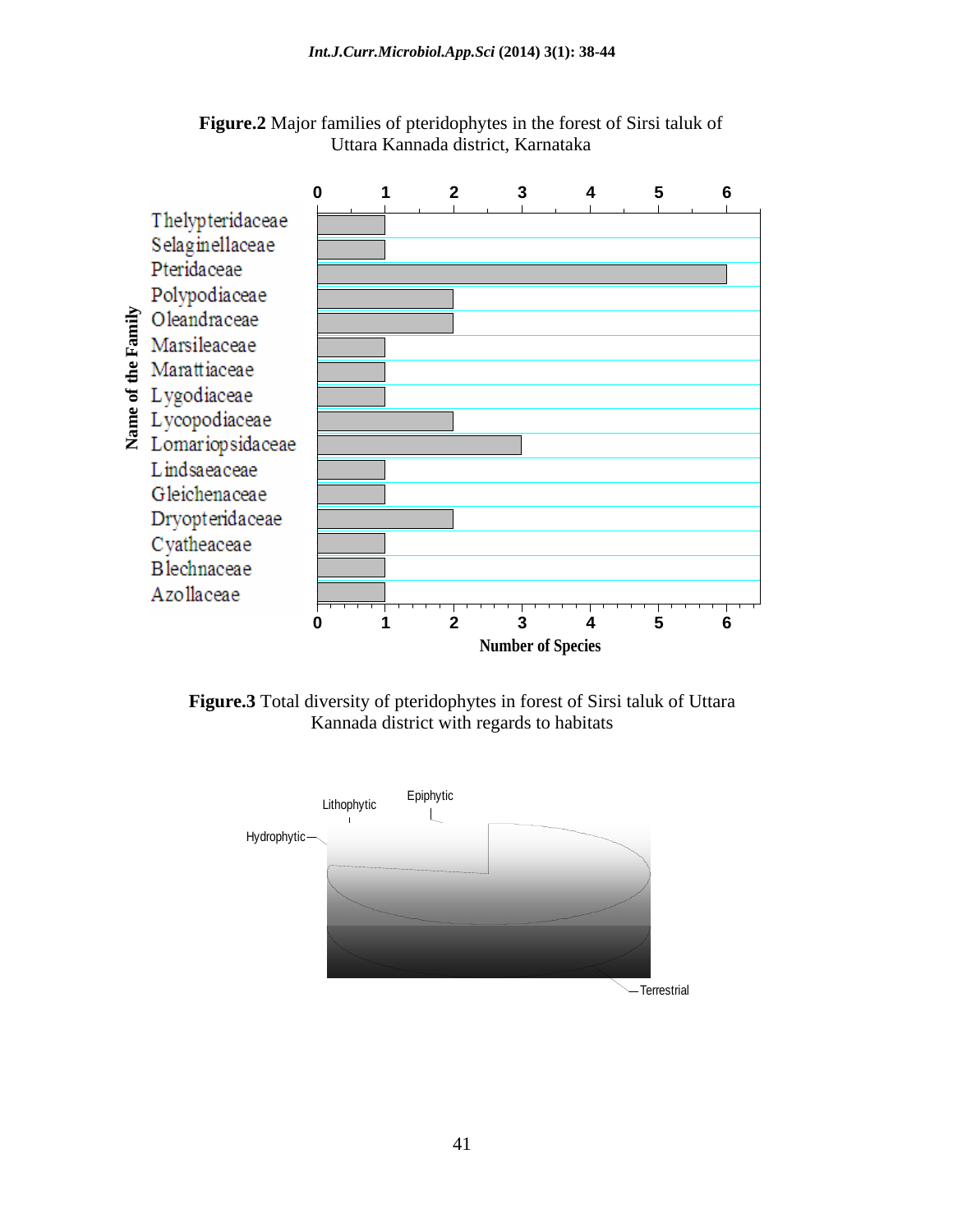**Figure.4** Certain pteridophytic species growing in Sirsi taluk of Uttara Kannada district, Karanataka

**A-***Bolbitis presliana* (Fee) Ching.; **B-***Blechnum orientale* L.; **C-***Thelypteris dentata* (Forsk.) E.P.St.John; **D-***Dicranopteris linearis* (Burm.f.) Underw.

two species each represented five genera reported in very limited population in the viz., *Adiantum, Pteris, Bolbitis, Nephrolepis* and *Tectaria*. According to present study indicated that during rainy (Sukumaran *et al.,* 2006). Terrestrial Hook.) Holttum, *Lepisorus nudus* (Hook.)

represented by a single species each and rare species *B. presliana* (Figure 4A) was study area.

habitats, 18 species of terrestrial ferns, two Many pteridophytes are known to be used species were epiphytic and two species by humankind in various ways, for were aquatic ferns (Figure 3). Climbing example, *Adiantum philippense* L. is used ferns are represented by a single species as a medicine in fever, dysentery, jaundice i.e. *Lygodium flexosum* (L.) Sw. The (Patiri and Borah, 2007; Sen and Ghosh, season (June to November), all kinds of *asiatica* R.M.K Saunders & K. Fowler is plants including ferns exhibited a very well known for its nitrogen-fixation luxurious growth. Similar observation is capacity used in rice fields (Sen and also supported by many reports on Ghosh, 2011). Fronds of *Blechnum*  pteridophytes of the Western Ghats *orientale* L. (Figure 4B) were showing plants predominantly occurred in exposed activities (Deepa *et al.,* 2013c, 2013d). areas, shady areas, stream banks and hill Currently many pteridophytic species are slopes. Rare species such as *Angiopteris* under threat to a large extent due to *helferiana* C.Presl, *Bolbitis presliana* various anthropogenic activities. The most (Fee) Ching., *Cyathea gigantea* (Wall. *ex* commonly identified causes of global Ching, *Leptochilus lanceolatus* Fée, fragmentation, degradation and habitat *Nephrolepis undulata* (Afzel. *ex* Sw.) J.Sm and *Tectaria polymorpha* (Wall. *ex* Hook.) pathogens, predators and invasive species, Copel. need to be conserved. Amongst the climate change and pollution (Arcand and 2011). *Azolla pinnata* R.Br. subsp. good antioxidant and antibacterial pteridophytes extinction are destruction, commercial collection,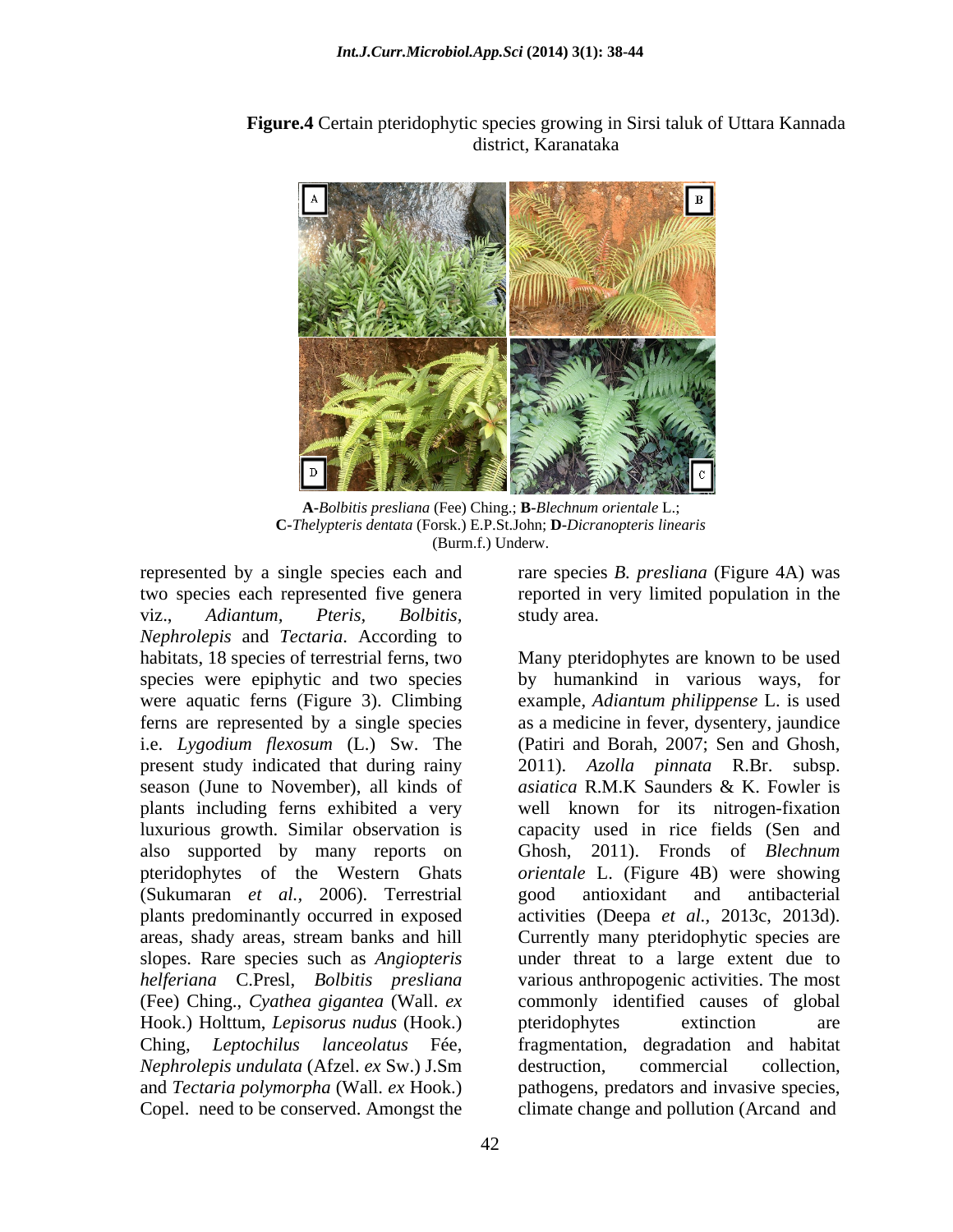Ranker, 2008). Present work helped in making a necessary database to undertake Bir, S.S. and Vasudeva, S.M. 1972. conservation strategies. During the last five years, most botanical exploration in Sirsi taluk has been focused on of Pachmarhi Hills (Central India). J. angiospermic plants and usually excluded detailed studies of pteridophytes. Present data on pteridophytes in forest area of Sirsi taluk is a step in fulfill the lacuna regarding the taxonomical distribution of Clarke, C. B. 1880. A review of the ferns pteridophytes. The present preliminary survey also may be a helpful tool for the further depth study on pteridophytes and Deepa, J., Parashurama, T. R., Krishanppa, conservation aspect. N., and Nataraja S. 2013a.

The authors sincerely acknowledge the kind support of Dr. Gayathri Devaraja,<br>
Chairnerson DOS in Microbiology, Botany and Biotechnology, Chairperson, DOS in Microbiology, Botany and Biotechnology, St Davangere University, India for Aloysius Coleage. Mangolore encouraging to this work. Authors are **University Mangalore**, Karnataka, highly obliged with the help rendered by lindia<br>Panchavati Research Academy for Nature p:62 Panchavati Research Academy for Nature, Kalamanji, Karnataka and valuable Deepa, J., Parashurama, T.R., Krishnappa, suggestions regarding the species M. and Nataraja, S. 2013b.

- Arcand, N. N., and Ranker, T.A. 2008. M., and Nataraja, S. 2011. T.A., Haufler, C.H. (Eds). Biology and
- Beddome, R. H. 1863-1865. The ferns of  $M_{11}$  and Nataraja, S. 2013c. southern India, *tt.* 171. Gantz Bros.,
- Beddome, R. H. 1865-1870. The Ferns of 4(2):475-479. British India, *tt.* 345. Gantz Bros.,
- Beddome, R.H. 1883. Handbook to the Ferns of British India, Ceylon and the Malay Peninsula, *p.* 501. Thacker

Spink & Co., Calcutta.

- Ecological and Phytogeographical observation on the Pteridophytic flora Indian Bot. Soc., 15: 297-304.
- Blatter, E., and D'almeida, J. E. 1922. The ferns of Bombay, D.B. Taraporevala Sons and Co., Bombay. *p.* 56-103.
- of northern India. Trans Linn Soc London 2 Bot 1: 425-611.
- Acknowledgement **Acknowledgement** forest, Karnataka, South India. M., and Nataraja S. 2013a. Pteridophytic flora in Kemmangundi forest, Karnataka, South India. National seminar on "Pteridophyta: An Intriguing Flora. Environmental and Ethanobotanical Significance" Dept. of Botany and Biotechnology, St Aloysius Coleage. Mangolore University Mangalore, Karnataka, Indian Fern Society, Feb 8<sup>th</sup> and 9<sup>th</sup>.  $th$  and  $0^{th}$ and  $9<sup>th</sup>$ . the contract of the contract of the contract of the contract of the contract of the contract of the contract of the contract of the contract of the contract of the contract of the contract of the contract of the contract o Indian Fern Society, Feb  $8^{\text{th}}$  and  $9^{\text{th}}$ .<br>p:62
- identifications. Distribution of Pteridophytes in Kigga **References** 30: 18-24 M. and Nataraja, S. 2013b. Forest, Central Western Ghats, Karnataka, South India. Indian Fern J. 30: 18-24.
	- Conservation biology, in: Ranker, Evolution of Ferns and Ghats, Karnataka, South India, Indian Lycophytes.Cambridge University Fern J. 28: 112-119 Deepa, J., Parashurama, T.R., Krishnappa, M., and Nataraja, S. 2011. Enumeration of Pteridophytes Madhuguni Forest , Central Western Fern J, 28: 112-119
	- Press: *p.* 480. **Deepa, J., Parashurma, T.R., Krishanappa,** Madras. Madras. The method of the Madras. The Madras. The Madras. The Madras. The Madras. The Madras. The Madras. The Madras. The Madras. The Madras. The Madras. The Madras. The Madras. The Madras. The Madras. The Madras. M., and Nataraja, S. 2013c. Antimicrobial efficacy of *Blechnum orentle* L. Int J Pharm Bio Sci. 4(2):475-479.
	- Madras. M. and Nataraia. S. 2013d. Deepa, J., Parashurma, T.R., Krishanappa, M., and Nataraja, S. 2013d. Antioxidant activities of *Blechnum orentle* L. International Journal of